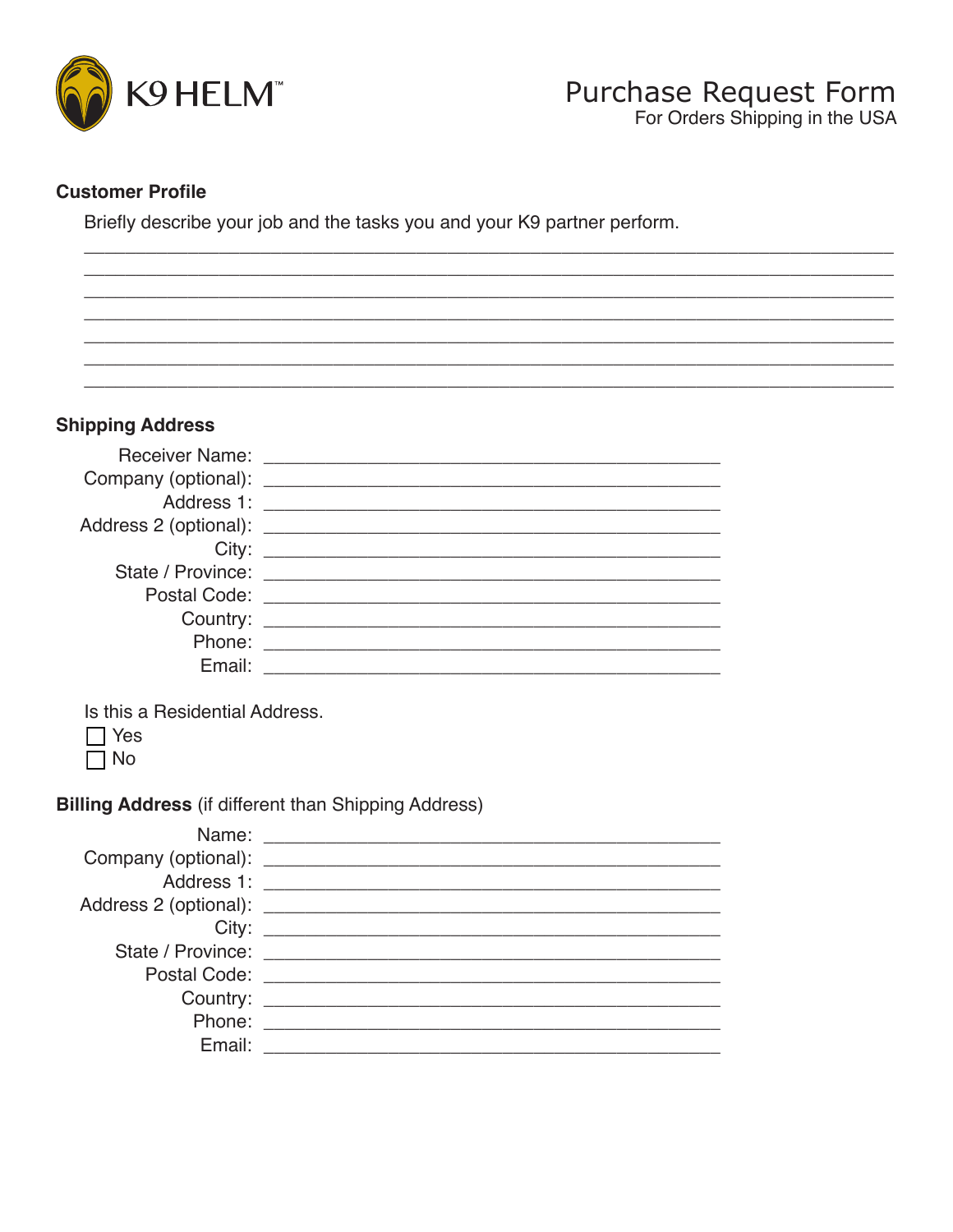#### **Invoice or Estimate**

Would you prefer to be emailed an Invoice or an Estimate? (Please check one)

| $\Box$ Invoice: Valid for 10 days unless otherwise stated. Will include a PDF file of the invoice |  |  |  |
|---------------------------------------------------------------------------------------------------|--|--|--|
| including a secure link to pay by credit card or bank transfer.                                   |  |  |  |

 $\Box$  Estimate: Valid for 90 days unless otherwise stated. Will include a PDF file of the estimate. You will need to respond to the email stating that you approve the estimate. After approval an Invoice will be emailed to you with payment options.

## Payment Type - Payment required prior to shipping product

| <b>Credit Card</b><br><b>Bank Transfer</b>                                                                        |
|-------------------------------------------------------------------------------------------------------------------|
| Check                                                                                                             |
| <b>Wire Transfer</b>                                                                                              |
|                                                                                                                   |
| <b>Tax Exemption</b>                                                                                              |
| Are you tax exempt?                                                                                               |
| $\sqsupset$ Yes                                                                                                   |
|                                                                                                                   |
|                                                                                                                   |
| <b>No</b>                                                                                                         |
|                                                                                                                   |
| <b>Shipping</b>                                                                                                   |
| Most packages ship via UPS. Some smaller parts may ship USPS.<br>If you prefer Fedex please check this box $\Box$ |
| Select type of delivery service: (Please check one)                                                               |
| Ground (5-7 business days)                                                                                        |
| 3 Day Select                                                                                                      |
| 2nd Day Air                                                                                                       |
| Next Day Air (by 10:30 am)                                                                                        |
| Other (please specify):                                                                                           |

Would you like to include shipping insurance for an additional cost

 $\Box$  Yes

 $\Box$  No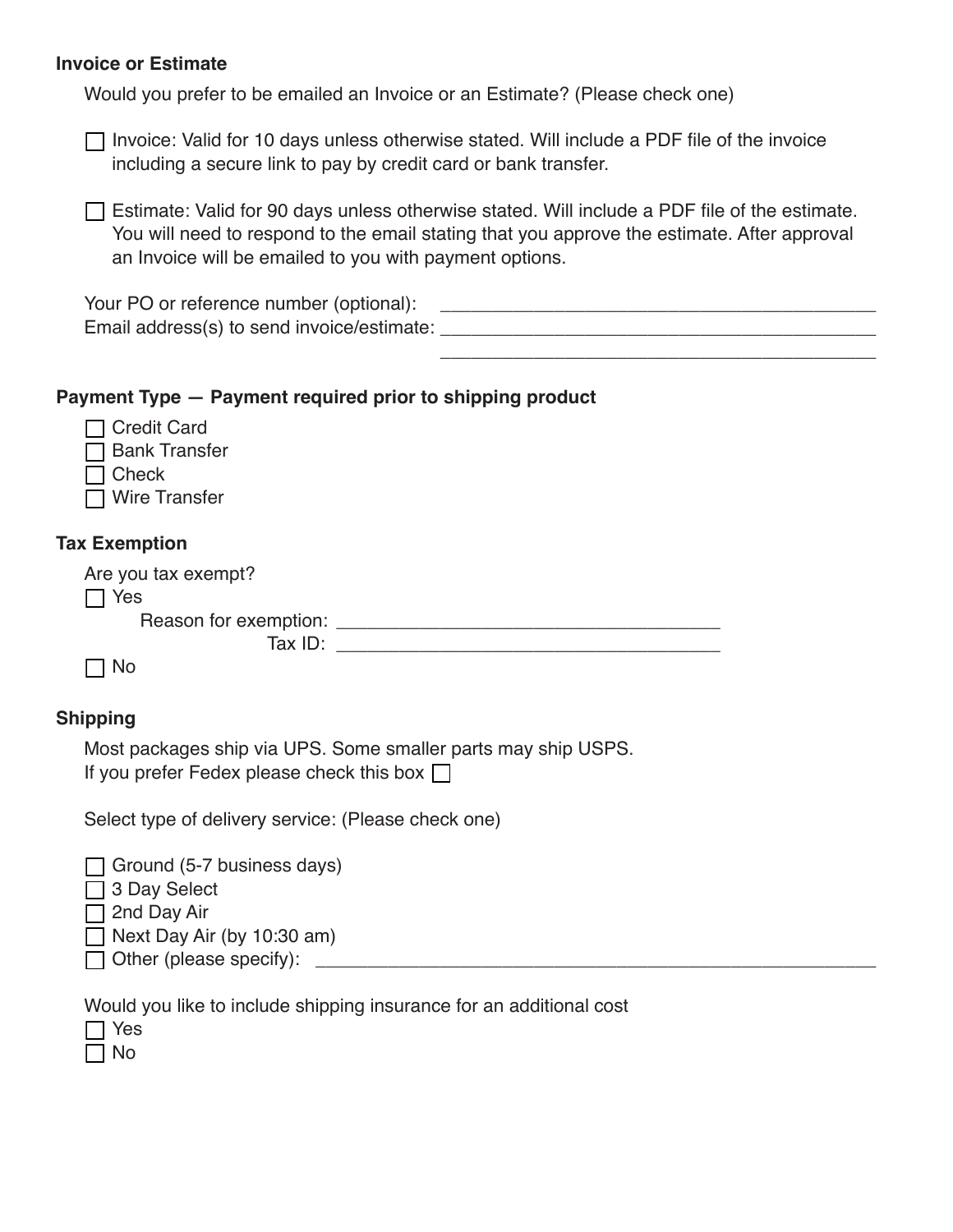## **K9 Information**

It is recommended that you measure and include your dog(s) information. Download measurement templates from www.k9helm.com/sizing.

| Neck: |  |  |
|-------|--|--|